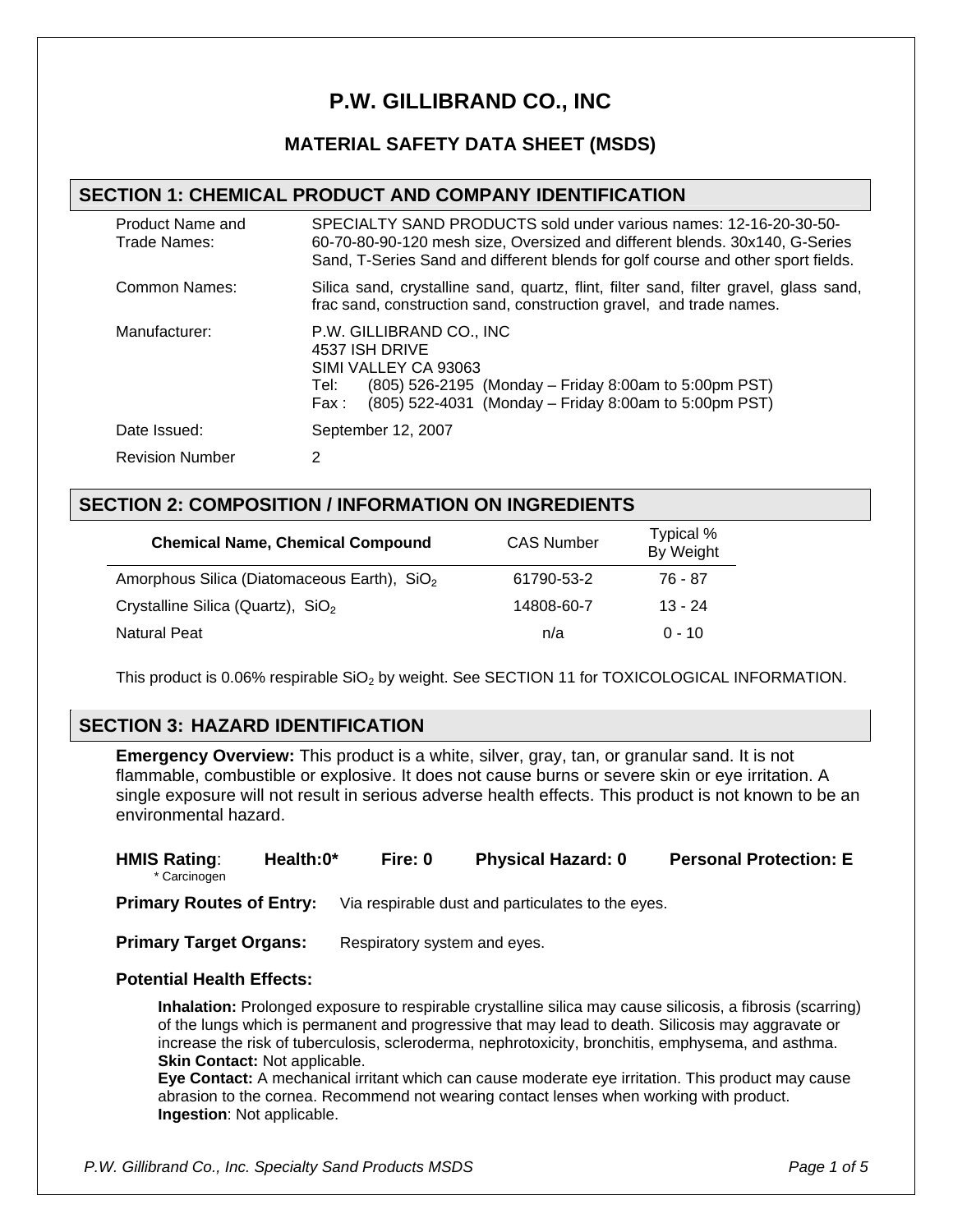#### **Signs and Symptoms of Exposure:**

**Eyes:** Exposure may cause eye tissue inflammation.

**Inhalation:** For single or limited exposures there are no signs or symptoms of exposure to crystalline silica. For routine exposure and for individuals with existing respiratory illness (e.g., bronchitis, emphysema, chronic obstructive pulmonary disease) symptoms include shortness of breath, wheezing, cough, sputum production, weight loss, fever.

**Medical Conditions Generally Aggravated by Exposure:** The condition of individuals with existing respiratory illness can be aggravated by exposure to this product.

**Carcinogenicity:** This product contains respirable crystalline silica which is classified as a Class 1 carcinogen by IARC, a known human carcinogen by NTP, and a California Proposition 65 carcinogen.

## **SECTION 4: FIRST AID MEASURES**

**Inhalation:** No specific first-aid is necessary since adverse health effects associated with exposure to crystalline silica (quartz) result from chronic exposure**.** In case of gross inhalation, remove the person to fresh air, give artificial respiration if needed and seek medical attention.

**Eye Contact:** Wash immediately with water. If irritation persists, seek medical attention.

**Skin Contact:** None required.

**Ingestion:** Not applicable.

# **SECTION 5: FIRE FIGHTING MEASURES**

This product is not flammable, combustible or explosive. Hazardous polymerization will not occur.

## **SECTION 6: ACCIDENTAL RELEASE MEASURES**

**Spills:** Use of dustless methods (water or HEPA-A type Vacuum) to clean up if possible. Avoid breathing dust. See personal protective equipment (PPE) specified in EXPOSURE CONTROL/PERSONAL PROTECTION SECTION 8.

**Waste Disposal Methods:** This product is not a hazardous waste and should be disposed of in accordance with federal, state and local regulations. See SECTION 13.

## **SECTION 7: HANDLING AND STORAGE**

**Precautions During Handling and Use:** Do not breathe dust. Use adequate ventilation and/or dust collection methods. Avoid breakage of bagged material or spills of bulk material. Wash or vacuum clothing which becomes dusty. If concentrations exceed applicable standards, then use proper respiratory protection. Avoid contact with eyes. The wearing of contact lenses is not recommended. See SECTION 8: EXPOSURE CONTROLS / PERSONAL PROTECTION.

#### **Storage Requirements:** None.

**Special Sensitivity or Incompatibility:** Avoid contact with strong acids and oxidizers. See SECTION 10. STABILITY AND REACTIVITY.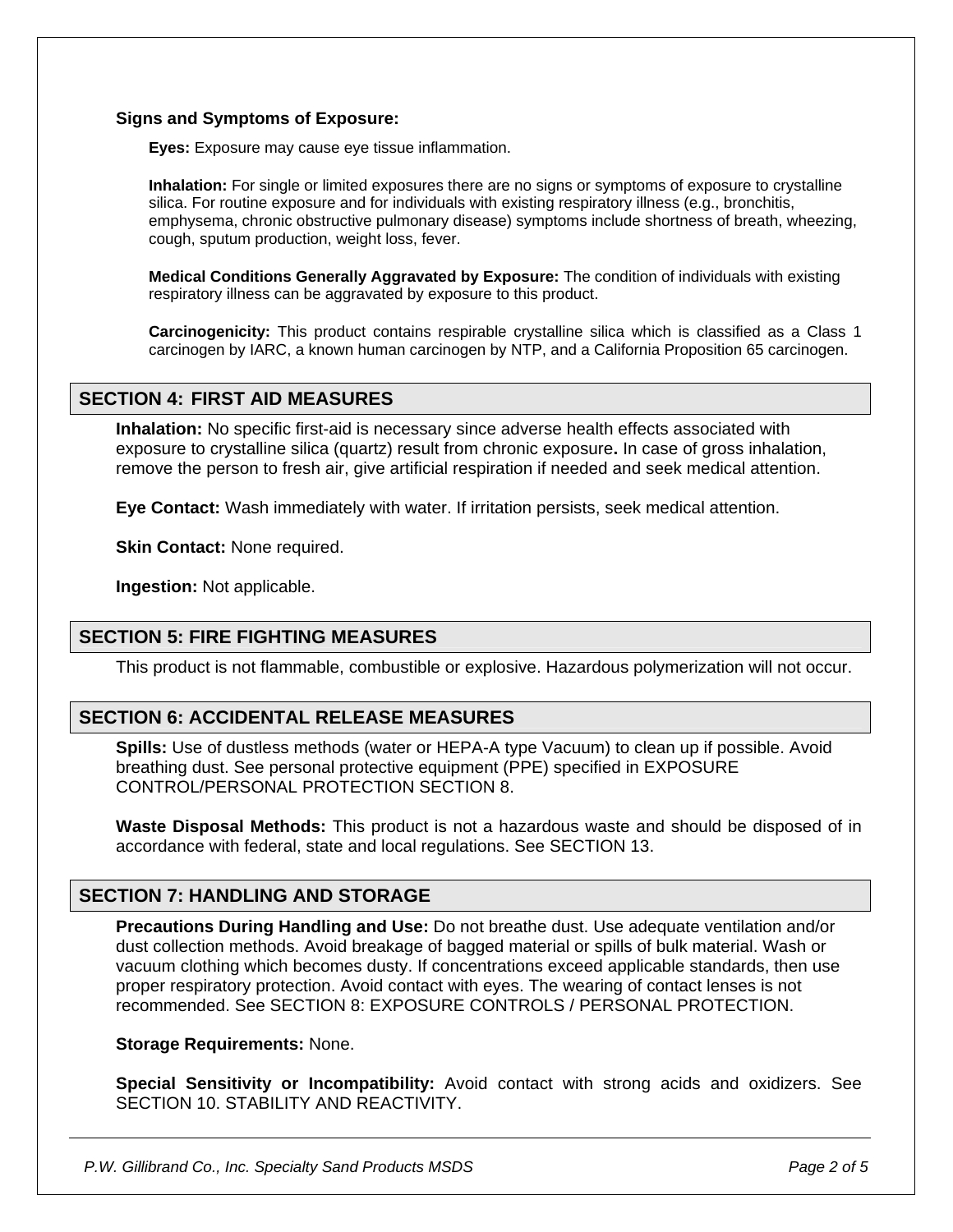# **SECTION 8: EXPOSURE CONTROLS/PERSONAL PROTECTION**

**Engineering and Administrative Controls:** Natural ventilation is usually adequate for protection from inhalation hazards. Use designed ventilation systems and/or wet methods to control product in workplace air, if necessary. Use administrative controls such job rotation to supplement engineering controls. Use personal protection equipment (PPE) as a last resort to control exposure.

**Respiratory Protection:** Not normally required. May be required if material is further reduced in size to produce a higher fraction of respirable crystalline silica dust or dispersed into air (e.g. sandblasting). When concentrations exceed applicable standards, a NIOSH/MSHA approved air purifying respirator with HEPA cartridges or supplied air is recommended.

**Eye Protection:** Wear safety glasses with side shields or goggles to protect eyes from dust and particulate. Wearing of contact lenses is not recommended because dust can get under the lenses and cause abrasion of the cornea.

**Skin Protection:** Not required under normal circumstances

| <b>SECTION 9: PHYSICAL AND CHEMICAL PROPERTIES</b> |                                                                                                                                                                                                                                |                    |          |  |  |
|----------------------------------------------------|--------------------------------------------------------------------------------------------------------------------------------------------------------------------------------------------------------------------------------|--------------------|----------|--|--|
| <b>Boiling Point:</b>                              | 4046 °F (2230 C)                                                                                                                                                                                                               |                    |          |  |  |
| Specific Gravity ( $H2O = 1$ ):                    | $2.60 - 2.65$                                                                                                                                                                                                                  |                    |          |  |  |
| <b>Melting Point:</b>                              | 3050 °F (1677C)                                                                                                                                                                                                                |                    |          |  |  |
| Solubility in Water:                               | Insoluble                                                                                                                                                                                                                      |                    |          |  |  |
| Appearance:                                        | White, silver, grey, tan, granular, crushed or ground solid.                                                                                                                                                                   |                    |          |  |  |
| Odor:                                              | None                                                                                                                                                                                                                           |                    |          |  |  |
| Taste:                                             | None                                                                                                                                                                                                                           |                    |          |  |  |
| <b>SECTION 10: STABILITY AND REACTIVITY</b>        |                                                                                                                                                                                                                                |                    |          |  |  |
| Stability:                                         | Stable                                                                                                                                                                                                                         |                    |          |  |  |
| Incompatibility:                                   | Contact with strong acids or oxidizing agents such as molten<br>magnesium, fluorine, chlorine trifluoride, manganese trioxide,<br>oxygen difluoride, or hydrofluoric acid may cause fires or generation<br>of corrosive gases. |                    |          |  |  |
| Hazardous Polymerization:                          | Will not occur.                                                                                                                                                                                                                |                    |          |  |  |
| <b>SECTION 11: TOXICOLOGICAL INFORMATION</b>       |                                                                                                                                                                                                                                |                    |          |  |  |
| <b>Hazardous Components:</b>                       | Respirable crystalline silica - quartz                                                                                                                                                                                         | $(14808 - 60 - 7)$ | 144 ppmw |  |  |
|                                                    | Crystalline silica – quartz                                                                                                                                                                                                    | $(14808 - 60 - 7)$ | 13-24%   |  |  |
|                                                    | Amorphous silica - diatomaceous earth (61790-53-2)                                                                                                                                                                             |                    | 76-87%   |  |  |
| Chemical compound:                                 | Silicon Dioxide SiO <sub>2</sub>                                                                                                                                                                                               |                    |          |  |  |
|                                                    |                                                                                                                                                                                                                                |                    |          |  |  |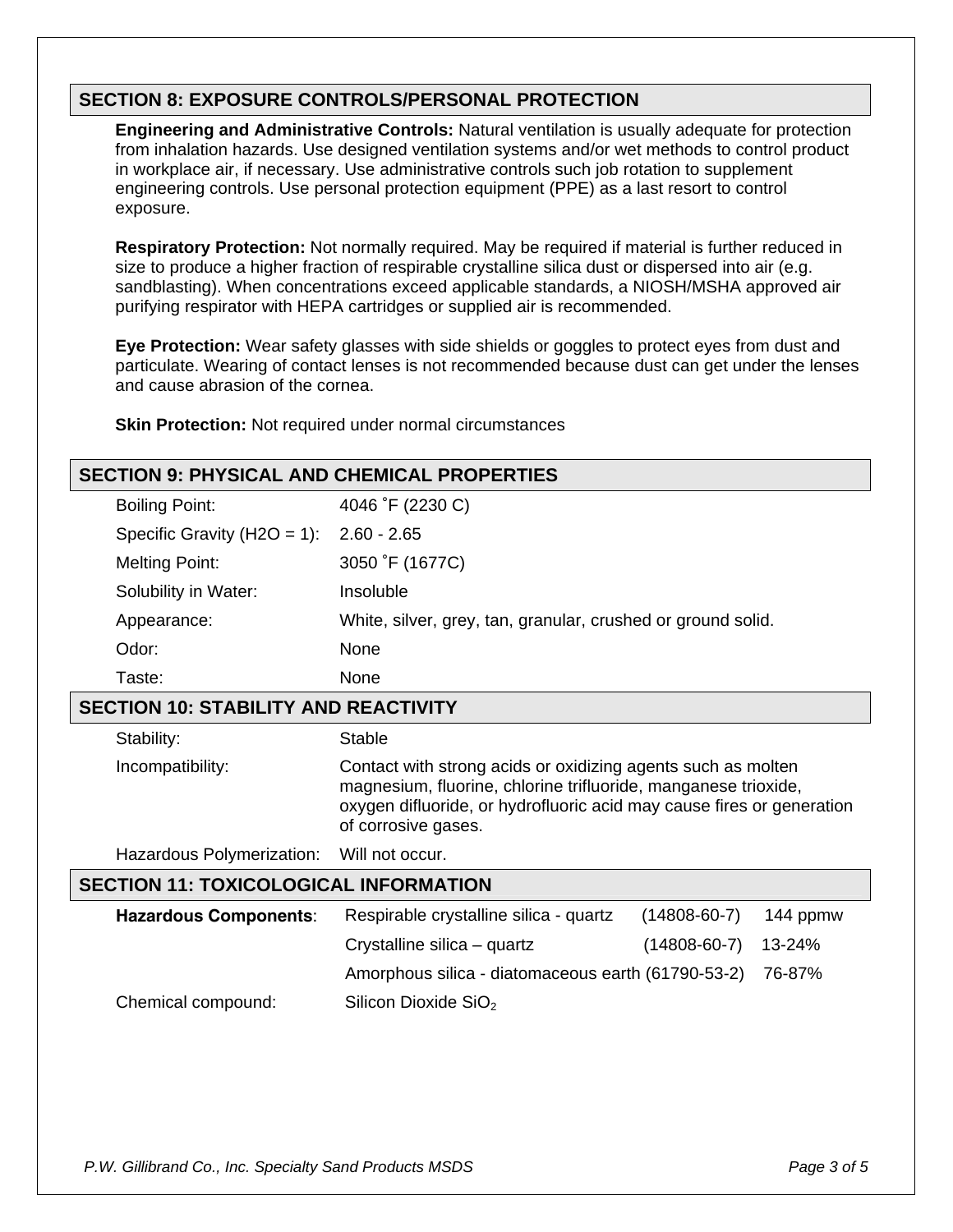| <b>Exposure Limits</b>         | <b>ACGIH</b><br>TLV | <b>OSHA</b><br><b>PEL</b>                      | <b>NIOSH IDLH</b> | <b>NIOSH</b><br><b>REL</b> |
|--------------------------------|---------------------|------------------------------------------------|-------------------|----------------------------|
| Respirable crystalline silica: | .05 mg/m $^3$       | $(10 \text{ mg/m}^3)/(%SiO2+2) \text{ mg/m}^3$ | 50 mg/m $3$       | .05 mg/m $^3$              |
| Total crystalline silica:      | .05 mg/m $^3$       | $(30 \text{ mg/m}^3)/(%SiO2+2) \text{ mg/m}^3$ |                   |                            |
| Amorphous silica:              | 10 mg/m $3$         | $(80 \text{ mg/m}^3)/(%SiO_2) \text{ mg/m}^3$  | 3000 $mg/m3$      | 6 mg/m <sup>3</sup>        |
| Respirable amorphous silica:   | 3 mg/m $3$          |                                                |                   |                            |
| Respirable nuisance dust:      | 3 mg/ $m3$          | 5 mg/m $3$                                     |                   |                            |
| Total nuisance dust:           | 10 mg/m $3$         | 15 mg/m $3$                                    |                   |                            |

**Silicosis:** Prolonged exposure to respirable crystalline silica may cause silicosis, a fibrosis (scarring) of the lungs which is permanent and progressive that may lead to death. Silicosis may aggravate or increase the risk of tuberculosis, scleroderma, nephrotoxicity, bronchitis, emphysema, and asthma.

**Carcinogenicity:** This product contains respirable crystalline silica which is classified as a Class 1 carcinogen by IARC, a known human carcinogen by NTP, and a California Proposition 65 carcinogen.

**Biological Agents:** Blends that contain natural peat may also contain naturally occurring microorganisms. These microorganisms are ubiquitous in nature. Humans are repeatedly exposed, day after day, to a wide variety of such materials. There are no regulatory thresholds because: contaminants are a complex mixture and do not comprise and single entity; human responses to biologically derived contaminants depend on the specific material involved and workers' susceptibility to it; it is not possible to collect and evaluate this complex mixture using a single sampling method; and information relating concentration to health effects is generally insufficient to describe exposure in terms of dose-response. Information provided in this MSDS to control of crystalline silica is adequate to control microorganisms that may be present.

## **SECTION 12: ECOLOGICAL INFORMATION**

This product is not known to be ecotoxic (i.e. there is no data which suggests that this product is toxic to birds, fish, invertebrates, microorganisms or plants).

## **SECTION 13: DISPOSAL CONSIDERATIONS**

**Waste Disposal Methods:** This product is not a hazardous waste and may be landfilled. If material is contaminated with hazardous materials, place waste in properly labeled, suitable waste container. Contaminated material must be disposed in accordance with federal, state and local regulations using the proper waste classification.

## **SECTION 14: TRANSPORT INFORMATION**

**US DOT Shipping Name:** Not Regulated **DOT LABEL:** None **UN/NA Number:** None

This product not listed as a hazardous substance by U.S. Department of Transportation.